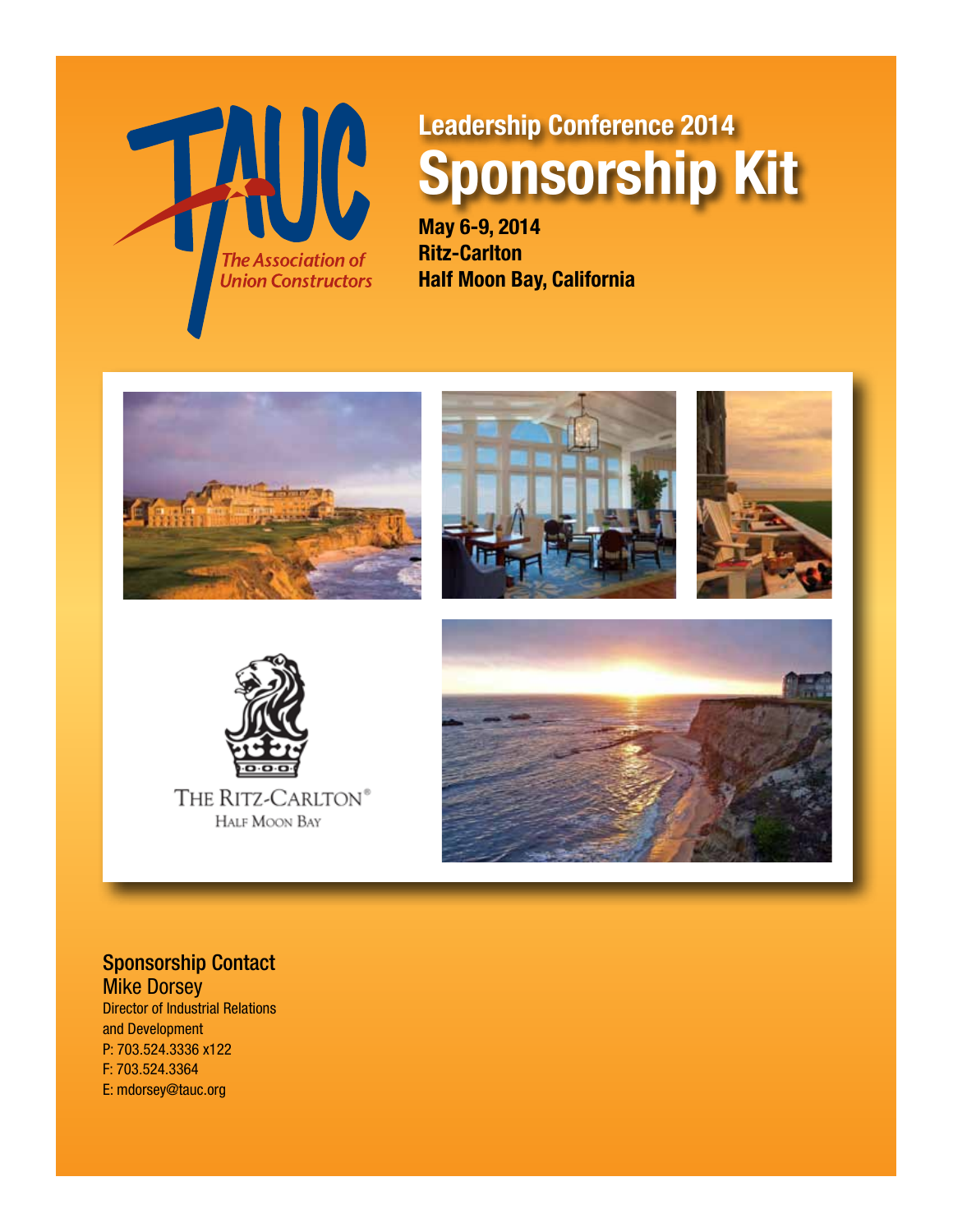

### Leadership Conference 2014 **Sponsorship Opportunities**

TAUC's Leadership Conference is the premier annual event where union construction executives gather for educational seminars, dynamic speakers, knowledge-sharing, networking and the Union-Made Golf Tournament. Sponsoring an event is your opportunity to make a lasting impression on the decision-makers in the industrial construction and maintenance industry.

## **Gold Sponsor (3 available) - \$10,000 each**

- Sole sponsor of one networking breakfast
- v Logo displayed on marketing material, program, post-event material and onsite
	- $\triangleq$  1/2 page ad in conference program
	- v 1/4 page color ad in TAUC's quarterly magazine, *The Construction User*
- v Logo included with other sponsors in full page color ad in *The Construction User*
	- One complimentary conference registration
	- v Link to your website on www.TAUC.org through 2014

## **à la carte**

#### v **Gala & James J. Willis Craftperson Award Presentation - \$15,000 (1)**

- A highly anticipated event each year, the Gala presents its sponsor with a wealth of exposure
- *❖* **Welcome Reception (1) \$10,000** 
	- • Exposure abounds for the Welcome Reception sponsor
- v **Table-Top Display Space (3) \$7,500 each**
	- Space to demonstrate your business and an audience that will listen
- v **Keynote Speaker (1) \$5,500**
	- Sponsor this year's Keynote Speaker
- v **Networking Breakfast (3) \$5,250 each**
	- The start of every attendee's day means a great meal and a great opportunity to uncover new business

#### v **Shipping Sponsor (1) - \$5,000**

- • Sponsor the shipment of every Thomas J. Reynolds award to the winner's address and include your organization's marketing piece in each shipment!
- v **Tote Bags (2) \$4,250 each**
	- Your logo on the tote bags that all attendees use during the conference…and after
- v **Hotel Room Keycards (1) \$3,750**
- Your logo on all attendee hotel room keycards
- v **Name badge Lanyards (1) \$3,750**
	- Your logo on all attendee name badge lanyards
- v **Coffee Break (2) \$2,750 each**
	- Sponsor the start of a new day!
- v **Safety Award Luncheon \$575**
	- The Thomas J. Reynolds safety awards honor the top union contractors for their commitment to safety

*All àl la carte sponsorships include sponsor's logo displayed on marketing material, program, on-site and online.*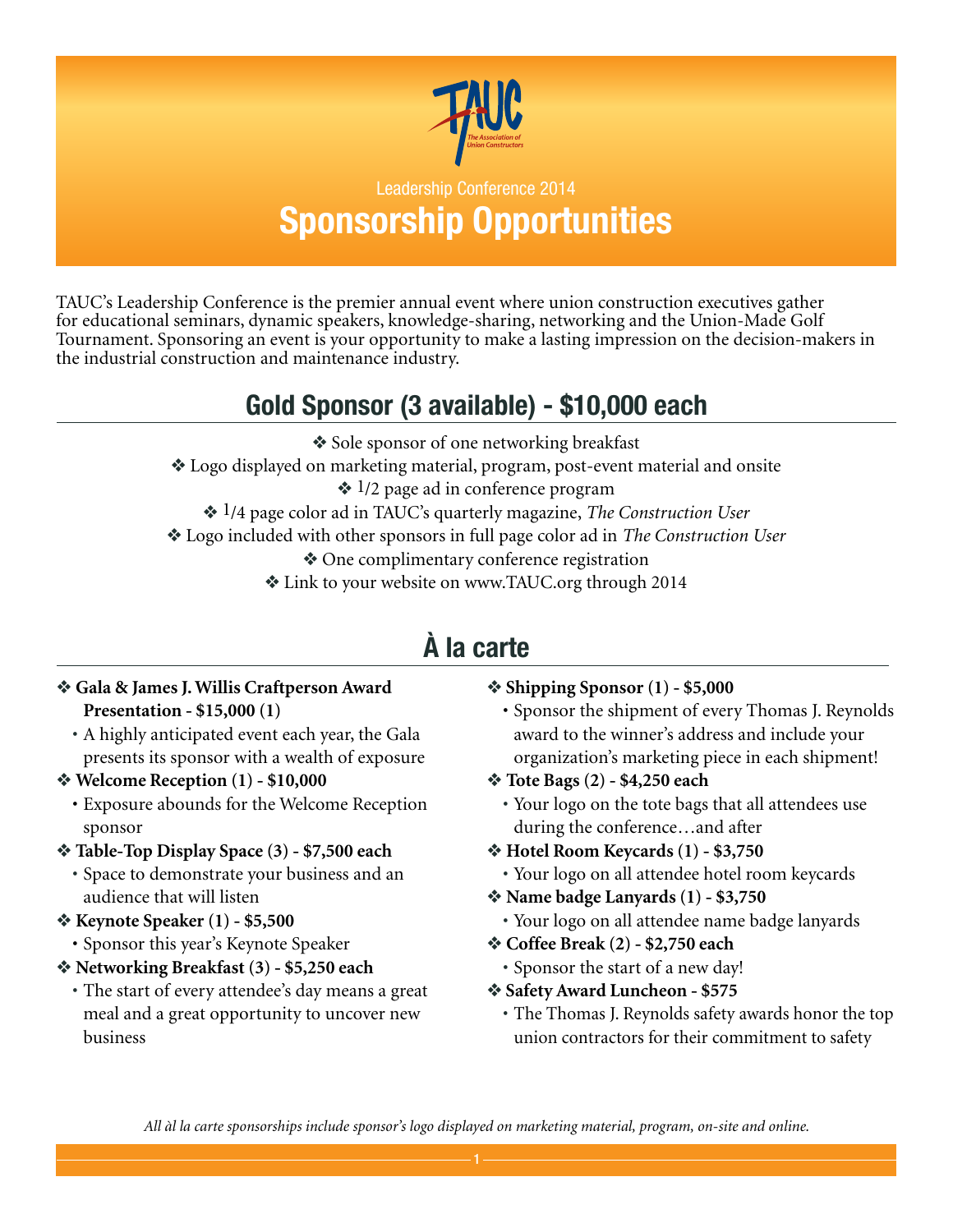

#### Leadership Conference 2014

## **Union-Made Golf Tournament**

Sponsorship Opportunities

#### **Golf Ball Sponsor (1) - \$2,500**

Have your logo printed in full color opposite to TAUC's on this year's official golf ball. A sleeve of 3 golf balls will be presented to every golfer that attends.

#### **Golf Carts (1) - \$2,500**

Sponsor the golfer's transportation. This unique sponsorship is an excellent, repetitious way of getting your name recognized. Your sponsorship includes your company logo and name displayed in every single golf cart!

#### **Golf Towel (1) - \$2,500**

Sponsor this year's towel given to each golfer. Each and every towel will include your logo.

#### **Beverage Cart (1) - \$2,000**

Sponsor the thirst of the outing's participants. This opportunity includes signage and name recognition during awards presentation.

#### **Lunch Sponsor (1) - \$1,750**

Get recognized for providing the outing's nourishment by having your full color logo on each participant's lunch box. Each golfer will receive a delicious lunch prior to the shotgun start.

#### **Closest To The Pin (2) - \$1,500 each**

It will be a test of skill and accuracy. The winner(s) of this contest will find themselves walking away with a prize presented by the sponsor(s). (One Sponsor per hole.) This opportunity includes signage and name recognition during awards presentation.

#### **Longest Drive (1) - \$1,500**

He or she who drives one the farthest will be prestigiously awarded a very nice driver to add to their golf bag. This opportunity includes signage and name recognition during awards presentation.

#### **Straightest Drive (1) - \$1,500**

Similar in concept to the "Longest Drive." Just put it in play and he or she that lies closest to the line wins a prize. This opportunity includes signage and name recognition during awards presentation.

#### **Tee Box Sponsor (18) - \$1,250 each**

The most popular golf tournament sponsorship, this opportunity includes signage and name recognition during awards presentation.

*All golf sponsorships include sponsor's logo on signage, marketing material, program, on-site and online.*

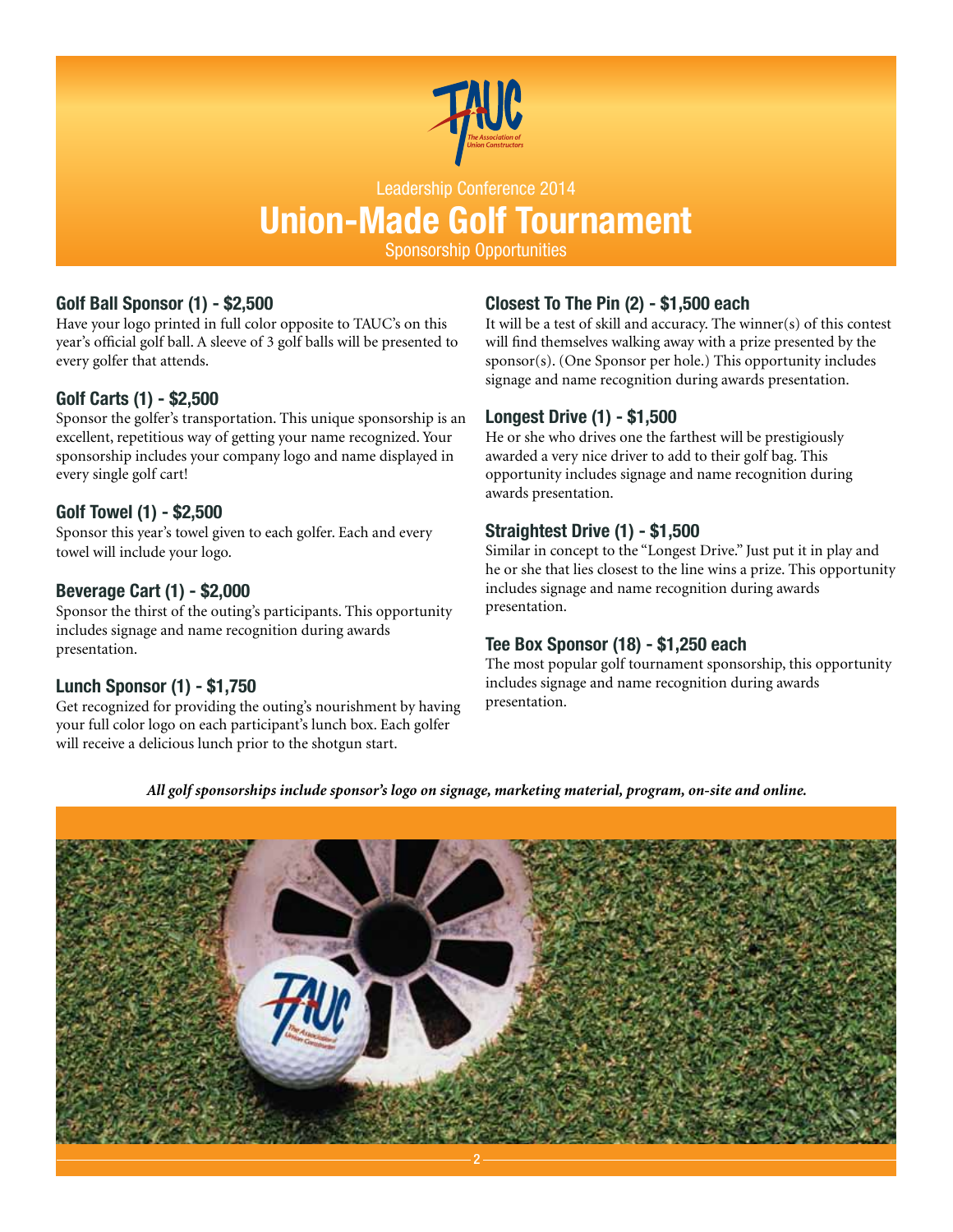

### Leadership Conference 2014 **Sponsor Commitment**

To commit to a sponsorship opportunity, please check the option(s) that interest you, complete this form and return with full payment to Mike Dorsey at mdorsey@tauc.org or fax to his attention at 703.524.3364. Please note: Some sponsorships are limited; number in parenthesis denotes number of sponsorships available. First come, first serve basis.

All sponsors must email a high resolution print ready logo to mdorsey@tauc.org for use on printed material. Sponsors who do not submit logos will only have their names printed.

All sponsorship commitments must be received, with payment in full, no later than March 21, 2014.

| <b>Leadership Conference</b>                                                                                           | <b>Union-Made Golf Tournament</b>            |
|------------------------------------------------------------------------------------------------------------------------|----------------------------------------------|
| $\Box$ Gold Sponsor (3) - \$10,000 each                                                                                | $\Box$ Golf Ball Sponsor (1) - \$2,500       |
| $\Box$ Gala & James J. Willis Craftperson                                                                              | $\Box$ Golf Carts (1) - \$2,500              |
| Award Presentation (1) - \$15,000                                                                                      | $\Box$ Golf Towel (1) - \$2,500              |
| $\Box$ Welcome Reception (1) - \$10,000                                                                                | $\Box$ Beverage Cart (1) - \$2,000           |
| □ Table-Top Display Space (3) - \$7,500 each                                                                           | $\Box$ Lunch Sponsor (1) - \$1,750           |
| $\Box$ Keynote Speaker (1) - \$5,500                                                                                   | $\Box$ Closest to the Pin (2) - \$1,500 each |
| $\Box$ Networking Breakfast (3) - \$5,250 each                                                                         | $\Box$ Longest Drive (1) - \$1,500           |
| $\Box$ Shipping Sponsor (1) - \$5,000                                                                                  | $\Box$ Straightest Drive (1) - \$1,500       |
| $\Box$ Tote Bags (2) - \$4,250 each                                                                                    | Tee Box Sponsor (18) - \$1,250 each          |
| $\Box$ Hotel Room Keycards (1) - \$3,750                                                                               | Quantity _______                             |
| Name Badge Lanyards (1) - \$3,750                                                                                      |                                              |
| $\Box$ Coffee Break Sponsor (2) - \$2,750                                                                              |                                              |
| Safety Award Luncheon (10) - \$575 each                                                                                |                                              |
| <b>YO</b>                                                                                                              |                                              |
|                                                                                                                        |                                              |
|                                                                                                                        |                                              |
|                                                                                                                        |                                              |
|                                                                                                                        |                                              |
| PAYMENT METHOD:<br>$\Box$ Check (payable to TAUC)<br>□ Automated Billing - Charge my □ VISA □ MasterCard □ AMEX        |                                              |
|                                                                                                                        |                                              |
|                                                                                                                        |                                              |
|                                                                                                                        |                                              |
| If paying by check please mail this form to TAUC attention: Mike Dorsey 1501 Lee Highway Suite 202, Arlington VA 22209 |                                              |

If paying by check, please mail this form to TAUC, attention: Mike Dorsey, 1501 Lee Highway, Suite 202, Arlington, VA 22209 If paying by credit card, fax form to 703.524.3364, email mdorsey@tauc.org or call 703.524.3336 x 122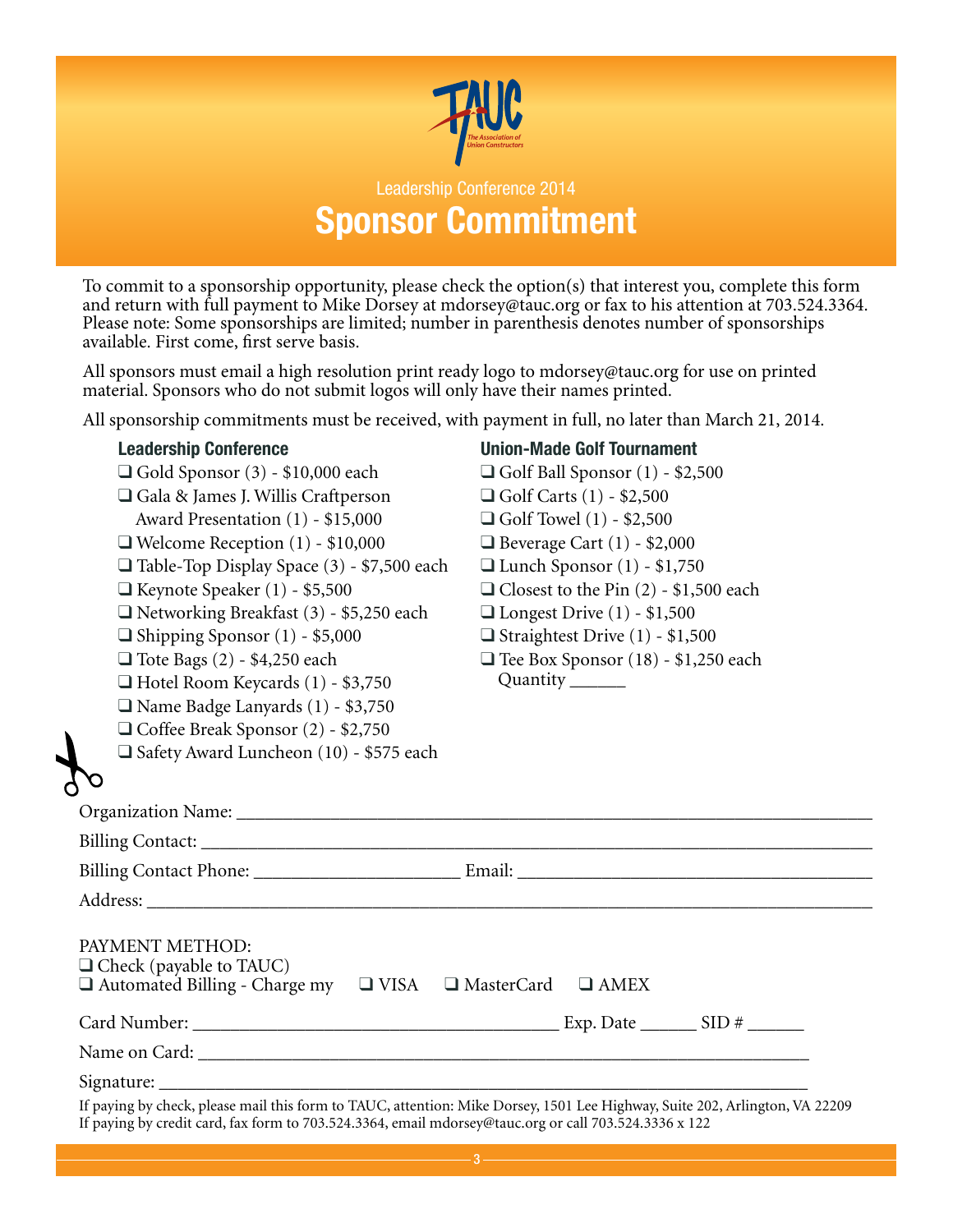

Leadership Conference 2014

## **Thank you to our 2013 Sponsors**